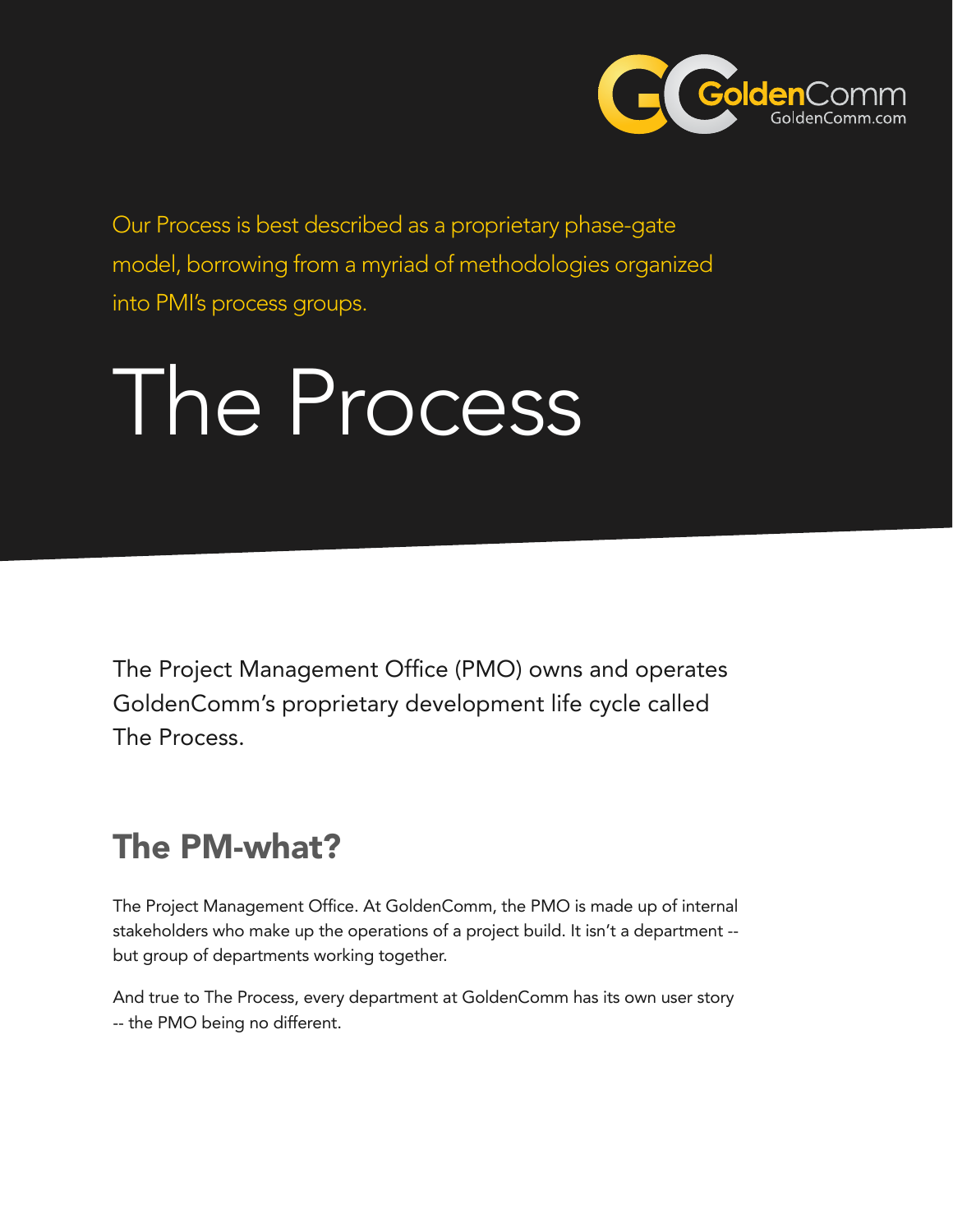

# As a WHO, I want WHAT, so that WHY...

As the PMO, we deliver management, strategy and act as a brain trust so that GoldenComm is more effective, delivers client ROI and maximizes GoldenComm profitability.

#### AS A WHO

The PMO is a group of departments organized in **[matrix management](https://en.wikipedia.org/wiki/Matrix_management)**. It includes:

- Back-end Development
- Front-end Development
- Operations
- Project Management
- Quality Assurance

#### I WANT WHAT

- Management
- Strategy
- Brain trust

#### SO THAT WHY

- Effectiveness
	- Share knowledge
	- Create and foster consistency
	- Leverage through best practices and economies of scale
- Client Return On Investment (ROI)
	- Our job is to create return on our client's investment
- GC Profitability
	- Create and manage scope, schedule and budget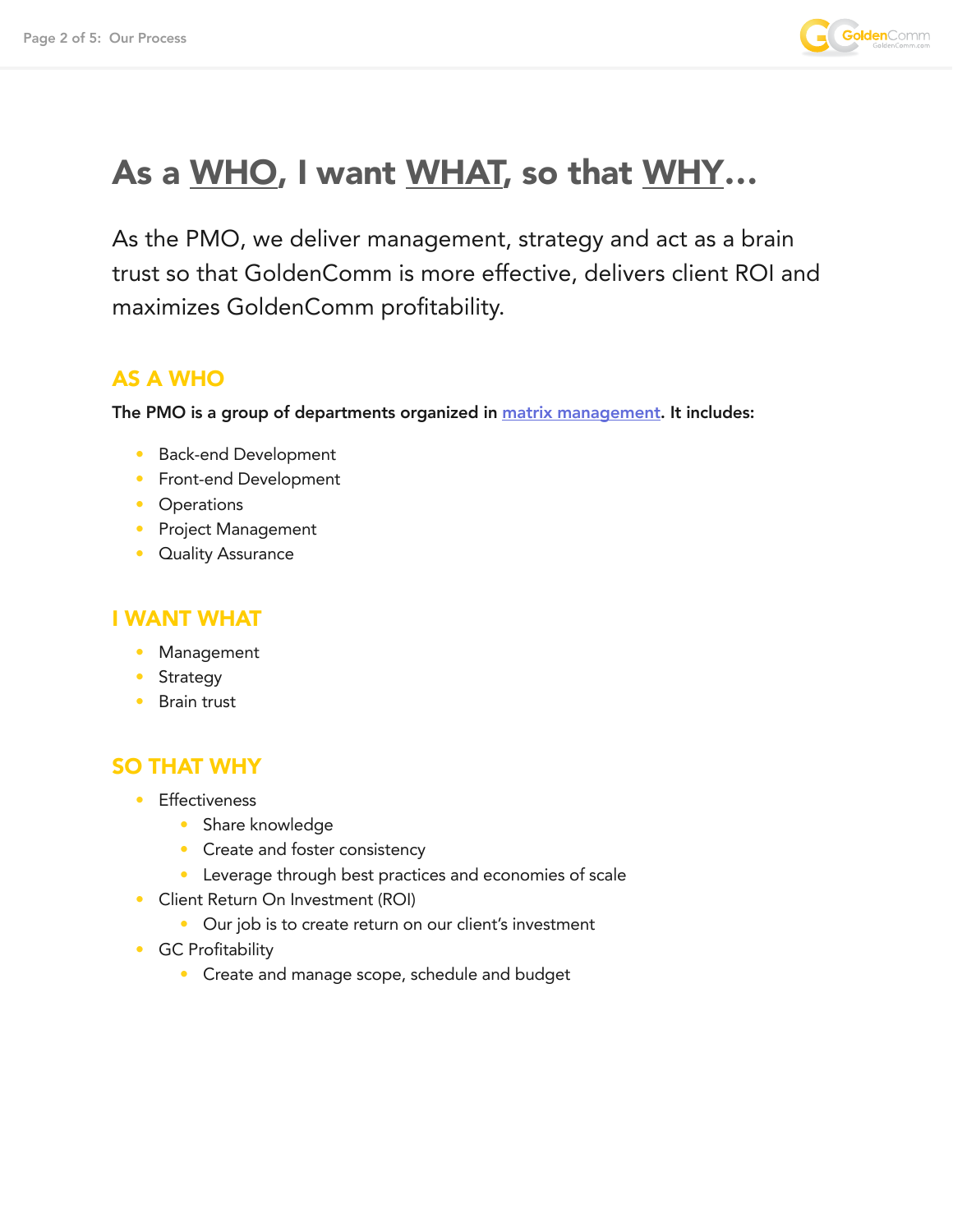

### The Process

#### When

The Process is utilized on any development-based project (finite).

#### How

The Process is best described as a proprietary [phase-gate model](https://en.wikipedia.org/wiki/Phase%E2%80%93gate_model), borrowing from a myriad of methodologies organized into [PMI's process groups](https://en.wikipedia.org/wiki/Project_Management_Body_of_Knowledge#Process_groups).



#### INITIATING

This is the process of identifying how GoldenComm can grow another company's business. We develop a business case centered around ROI and a broad project plan to execute against those goals. Most projects need a discovery in addition to the project proposal. These can be sold together or separate. If we don't have the scope defined, site map, wireframes, etc. – then we likely need a Phase 0 before we start design.

- Pre-sales, initial scoping and proposal
- Signed proposal kicks-off documented onboarding procedures
- Ends when the business case and ROI plan are agreed to by all stakeholders



#### PLANNING

Planning is the process of laying out the scope, schedule and budget for how we'll achieve the business case developed in Initiating.

- Starts when Initiating is complete.
- Project workbook created
	- Scope is defined in [user stories](https://en.wikipedia.org/wiki/User_story) (from [SCRUM](https://en.wikipedia.org/wiki/Scrum_(software_development)))
	- Budgets are fixed from initiating, but detailed estimates are gathered to help with controlling and monitoring, and creating the schedule.
	- Schedule is created in a [Gantt chart](https://en.wikipedia.org/wiki/Gantt_chart), using [critical path](https://en.wikipedia.org/wiki/Critical_path_method) and borrowing aspects from [critical chain.](https://en.wikipedia.org/wiki/Critical_chain_project_management)
- Wireframes, mock-ups and site map created
- Ends when the Production Plan (summary of the above) is agreed to by all stakeholders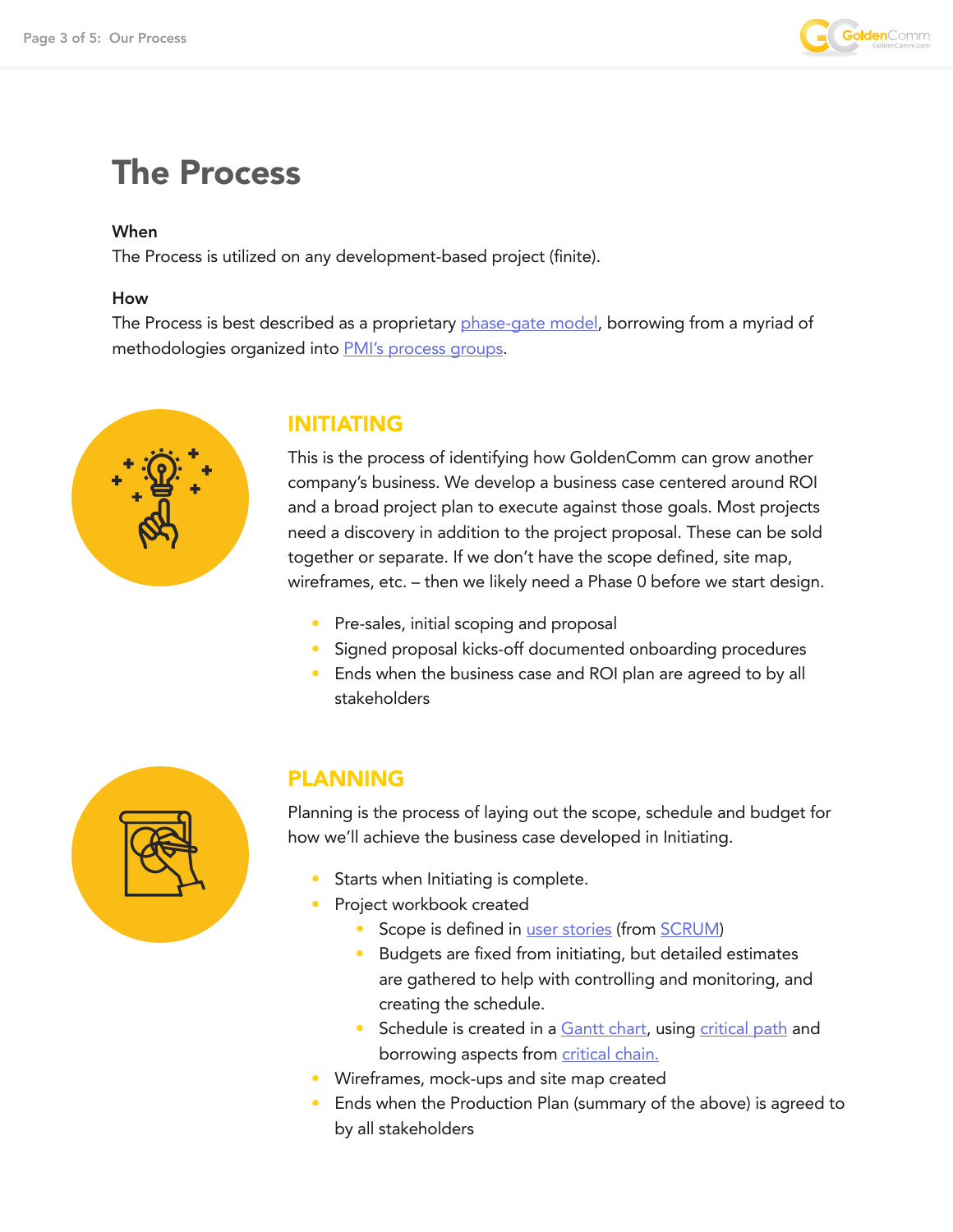



#### EXECUTING

Executing is the process of "doing". The goal of Executing is to create and deliver the product outlined in the Planning phases Production Plan.

- Starts when planning is complete and all content and assets are complete and delivered to GoldenComm
- Development environment created
- Database architecture created
- **Configuration**
- **Integrations**
- Front-end templates
- Custom programming
- **Marketing**
- GoldenComm QA
- Client QA (UAT)
- Ends when checklist process is complete and approved for launch



#### CONTROLLING AND MONITORING

Controlling and Monitoring is done in parallel with Executing. This is the process of managing scope, schedule and budget as outlined in Planning.

- Starts when planning is complete
- All items from the detailed estimates in Planning are tracked as individual tasks inside of [JIRA](https://www.atlassian.com/software/jira). Work within JIRA follows well documented procedures and mandatory workflows, utilizing practices from [Kanban](https://en.wikipedia.org/wiki/Kanban).
- **[Earned Value Management](https://en.wikipedia.org/wiki/Earned_value_management) is used to track schedule and budget** variance to plan.
- Project teams meet daily in a [stand-up meeting](https://en.wikipedia.org/wiki/Stand-up_meeting) (from SCRUM).
- Cadence is set for project updates to the client, using [burndown charts](https://en.wikipedia.org/wiki/Burn_down_chart) (from SCRUM), [screencasts](https://en.wikipedia.org/wiki/Screencast), or other reports to keep stakeholders updated.
- Ends when the checklist process is complete and approved for launch.